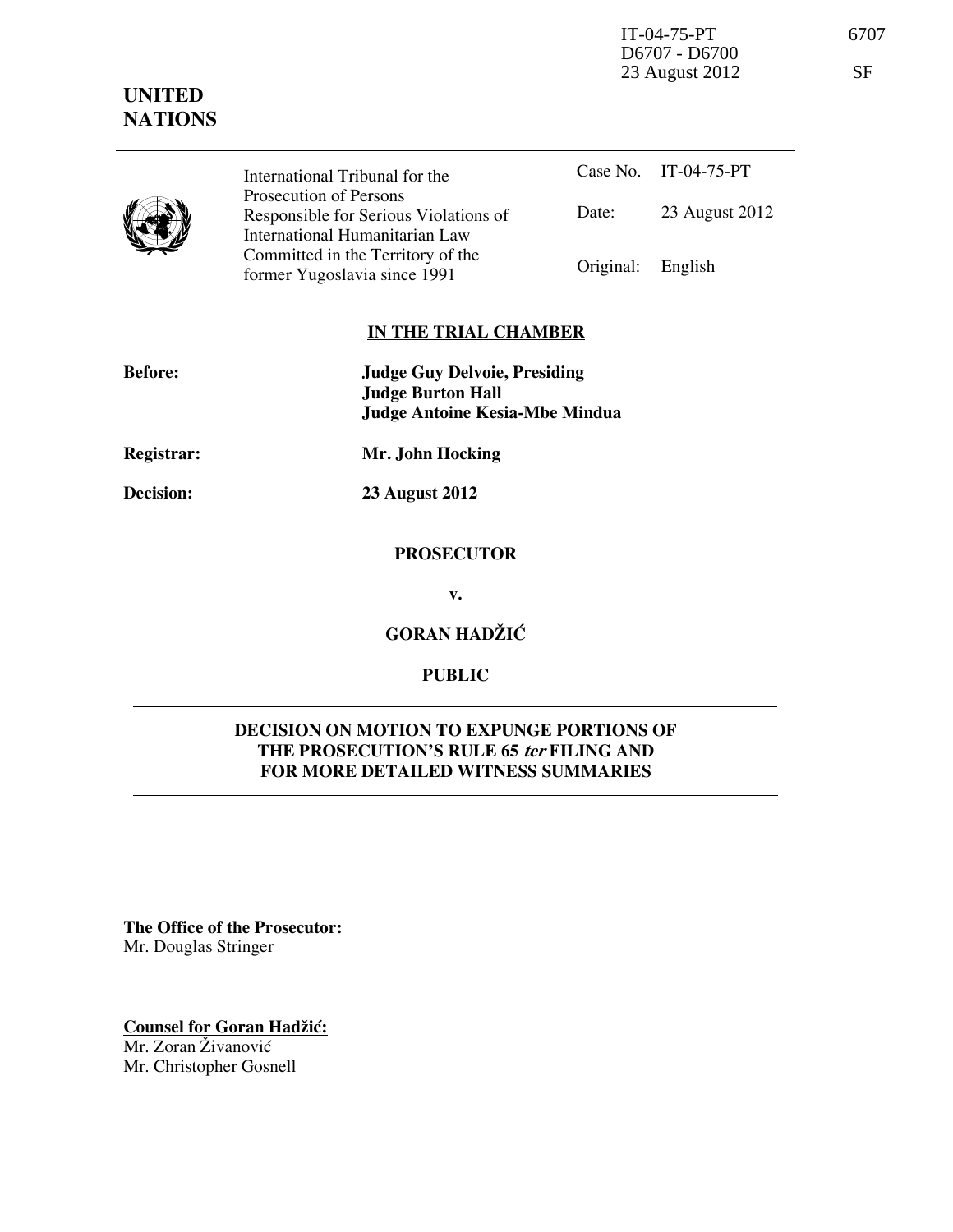6706

1. **THIS TRIAL CHAMBER** of the International Tribunal for the Prosecution of Persons Responsible for Serious Violations of International Humanitarian Law Committed in the Territory of the former Yugoslavia since 1991 ("Tribunal") is seised of the "Motion to Expunge Portions of the Prosecution's Rule 65 *ter* Filing and for More Detailed Witness Summaries", filed confidentially by Hadžić on 2 July 2012 ("Motion"). The Prosecution filed confidentially the "Prosecution Response to Motion to Expunge Portions of the Prosecution's Rule 65 *ter* Filing and for More Detailed Witness Summaries" with a confidential annex on 16 July 2012 ("Response"). Hadžić filed confidentially the "Reply to Prosecution Response to Motion to Expunge Portions of the Prosecution's Rule 65 *ter* Filing and for More Detailed Witness Summaries" on 23 July 2012 ("Reply").

2. The Motion relates to the "Prosecution Notice of Rule 65 *ter* (E) Filings", filed confidentially by the Prosecution on 20 June 2012 ("Rule 65 *ter*  $(E)$  Filings"),<sup>1</sup> which included the Prosecution witness list ("Witness List"), filed pursuant to Rule 65 *ter* (E)(ii) of the Rules of Procedure and Evidence of the Tribunal ("Rules"), and the Prosecution exhibit list ("Exhibit List"), filed pursuant to Rule 65 *ter* (E)(iii) of the Rules.

#### **A. Submissions**

3. In the Motion, Hadžić submits that neither the Witness List nor the Exhibit List comply with the requirements of Rule 65 *ter* (E) of the Rules.<sup>2</sup> Hadžić requests that any undisclosed material referred to in the Rule 65 *ter* (E) Filings that does not pertain to a pending witness protection request<sup>3</sup> be expunged.<sup>4</sup> In particular, Hadžić submits that the Prosecution has "reserved spots" for witnesses of prospective evidence without the required disclosure<sup>5</sup> and that the Prosecution has therefore missed the disclosure deadline for these witnesses and exhibits and should bear the burden of seeking leave from the Chamber to add or supplement the Rule 65 *ter* (E) Filings with additional witnesses and exhibits.<sup>6</sup> Hadžić adds that the request to expunge extends to those witness identities and documentary evidence that have not been disclosed due to pending consent under Rule 70 of the Rules.<sup>7</sup> Hadžić requests that all witnesses whose identities remain undisclosed and are not the subject of a pending witness protection request be removed from the Witness List. Hadžić also requests the Chamber to order that all undisclosed documents that have not been specifically

<sup>&</sup>lt;sup>1</sup> With confidential Annexes A, B, C, and E, and confidential and *ex parte* Annexes D and F. The Pre-Trial Judge allowed the Prosecution to file its corrected Rule 65 *ter* (E) Filings on 20 June 2012. 2

Motion, paras 1, 10, 21.

<sup>&</sup>lt;sup>3</sup> Prosecution Motion for Protective Measures for Witnesses (confidential), 19 June 2012 ("Protective Measures Motion").

<sup>4</sup> Motion, paras 1, 10, 21.

<sup>5</sup> Motion, para. 4.

<sup>&</sup>lt;sup>6</sup> Motion, para. 6.

<sup>&</sup>lt;sup>7</sup> Motion, para. 7.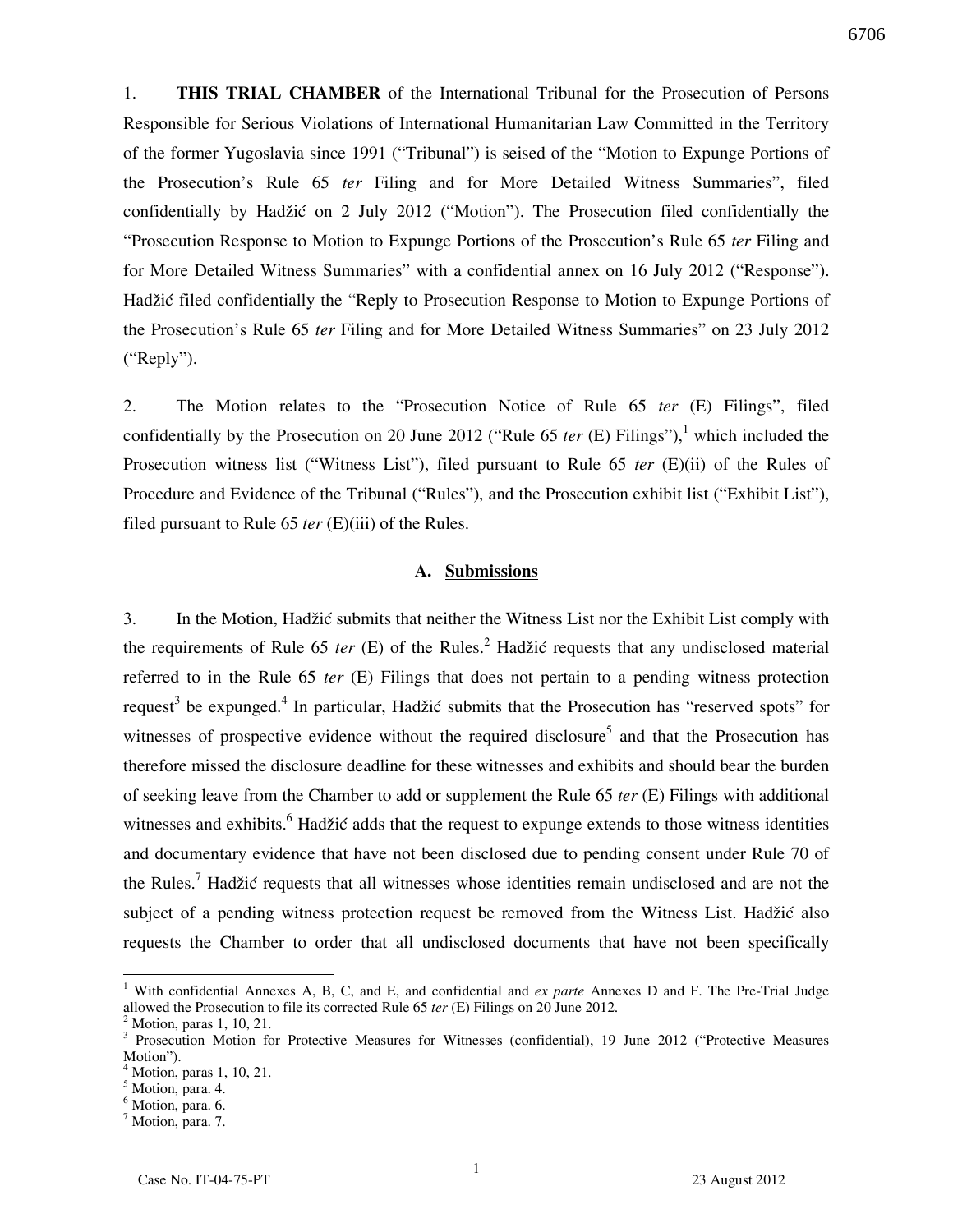included in the Protective Measures Motion be removed from the Rule 65 *ter* (E) Filings.<sup>8</sup> Hadžić submits that the "ongoing non-compliance with Rule 65 *ter*" by the Prosecution is causing prejudice to him and impairing his preparation for trial. $\frac{9}{2}$ 

4. In addition, Hadžić submits that the summaries of the Rule 92 *ter* witnesses provided in the Rule 65 *ter* (E) Filings do not fulfil the requirements of Rule 65 *ter* (E)(ii) of the Rules,<sup>10</sup> arguing that the summaries lack focus and are not tailored to this case. Hadžić submits that the Prosecution has conceded that the summaries of testimony provided in the Rule 65 *ter* (E) Filings are "incomplete" insofar as they relate to witnesses who will provide substantial *viva voce* testimony in addition to their respective Rule 92 *ter* witness statements ("hybrid witnesses").<sup>11</sup> Hadžić therefore requests: (a) the Chamber to order the Prosecution to supplement and then file "adequate" witness summaries in accordance with Rule 65 *ter* (E) of the Rules for all hybrid witnesses;<sup>12</sup> and (b) the Chamber to clarify that any amendments to any of the Prosecution witness summaries contained in the Rule 65 *ter* (E) Filings may only be permitted with leave of the Chamber.<sup>13</sup>

5. In its Response, the Prosecution submits that the Motion should be dismissed due to Hadžić's failure to justify his request to expunge material from the Prosecution's Rule 65 *ter* (E) Filings and his failure to demonstrate the need for the additional orders sought in the Motion.<sup>14</sup> The Prosecution submits that both the Witness List and Exhibit List satisfy the requirements of Rule 65 *ter* (E)(ii) and (iii) respectively.<sup>15</sup> The Prosecution submits that it was unable to provide full disclosure for ten witnesses on its Witness List at the time of filing due to Rule 70 restrictions.<sup>16</sup> The Prosecution, in confidential Annex A of the Response, discloses the identities and provides more detailed witness summaries for six of these ten witnesses<sup>17</sup> and notes that it will no longer call GH-122 as an expert witness.<sup>18</sup> The Prosecution, in light of the information provided in confidential Annex A of the Response, submits that currently there are three witnesses whose identities have not been disclosed due to Rule  $70$  restrictions.<sup>19</sup> The Prosecution submits that Tribunal practice recognises that Rule 70 witnesses may be included in Rule 65 *ter* filings without full disclosure of their identities pending acquisition of the necessary authorisations.<sup>20</sup> The Prosecution further

 $\overline{a}$ 

<sup>16</sup> Response, para. 3.

<sup>18</sup> Response, para. 3.

<sup>&</sup>lt;sup>8</sup> Motion, para. 10.

<sup>&</sup>lt;sup>9</sup> Motion, para. 21. <sup>10</sup> Motion, paras 11, 16.

 $11$  Motion, para. 11.

<sup>&</sup>lt;sup>12</sup> Motion, paras 2, 18, 21.

<sup>&</sup>lt;sup>13</sup> Motion, para. 18.

<sup>&</sup>lt;sup>14</sup> Response, paras 1, 4, 7, 12.

<sup>&</sup>lt;sup>15</sup> Response, para. 2.

<sup>&</sup>lt;sup>17</sup> Response, para. 3.

<sup>&</sup>lt;sup>19</sup> Response, para. 3 (GH-115, GH-161, GH-164).

<sup>20</sup> Response, para. 4.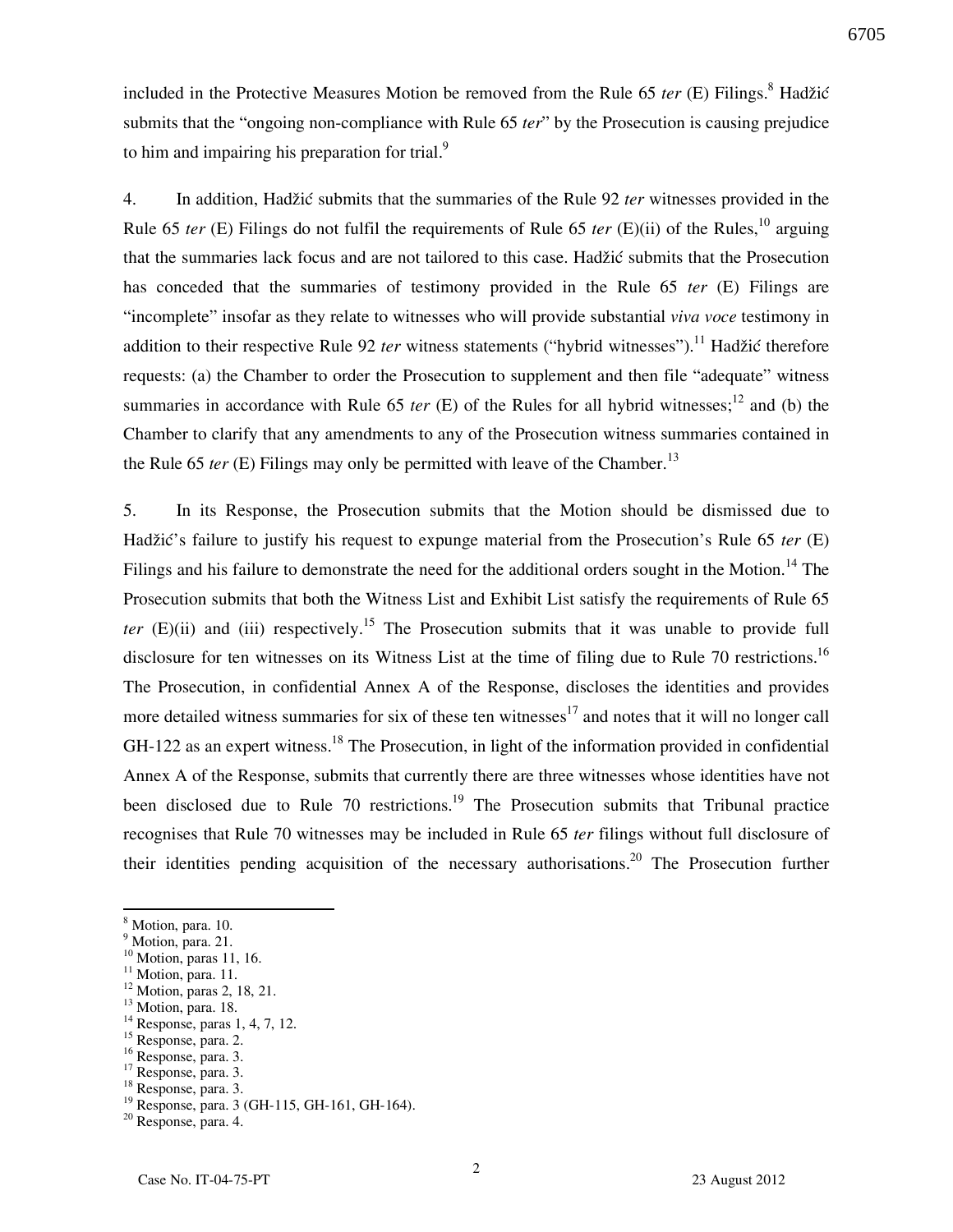submits that Hadžić has not suffered any unfair prejudice because the Prosecution has adhered to the requirements of Rule 70 and, for all but three witnesses, Hadžić will have received the summaries and materials related to Rule 70 witnesses over three months in advance of the trial, which will be ample time for him to review the material and prepare for cross-examination.<sup>21</sup> The Prosecution also submits that, in relation to the documents that have not been disclosed to Hadžić due to Rule 70 restrictions, "[i]t would serve little purpose to remove these documents from the exhibit list only to then have to re-instate them as the Rule 70 authorisations are received."<sup>22</sup>

6. The Prosecution submits (a) that the Chamber has already ruled that the Prosecution may provide updated information regarding its Rule 92 *ter* witnesses as it obtains that information and (b) that, in order to facilitate this process, the Prosecution will provide Hadžić with updated witness summaries at least six weeks before the Rule 92 *ter* witnesses testify.<sup>23</sup> According to the Prosecution, Hadžić's request for clarification that amendments to witness summaries only be allowed with leave of the Chamber ignores well settled Tribunal practice.<sup>24</sup> The Prosecution opposes Hadžić's request that it be ordered to re-interview and provide final summaries for Rule 92 *ter* witnesses by 16 July 2012, asserting that the Chamber has acknowledged that the Prosecution would continue to contact witnesses as it prepared for trial and that during this process new information could surface that would necessitate adjustment of the witness summaries. The Prosecution points out that Hadžić has cited no Rule or ruling that requires a party to file final, unalterable witness summaries three months in advance of the beginning of its case-in-chief.<sup>25</sup>

7. In the Reply, Hadžić opposes what he deems to be Prosecution amendments to the Rule 65 *ter* (E) Filings as contained in confidential Annex A of the Response, whereby the Prosecution discloses the identities and provides more detailed witness summaries for six of what the Prosecution claims are witnesses subject to Rule 70 consent. Hadžić submits that the Prosecution must seek leave from the Chamber for the addition of the information contained in confidential Annex A of the Response.<sup>26</sup> Hadžić asserts that leave from the Chamber is required to amend the Rule 65 *ter* (E) Filings for the remaining three witnesses identified by the Prosecution that are still subject to Rule 70 consent.<sup>27</sup> Hadžić further submits that Rule 65 *ter* requires the Prosecution to file witness summaries no later than sixty days before trial in accordance with the Prosecution's obligation to state its case.<sup>28</sup> According to Hadžić, the witness summaries frequently provide only

 $\overline{a}$ 

 $27$  Reply, paras 5, 7.

 $21$  Response, para. 5.

 $22$  Response, para. 6.

<sup>23</sup> Response, para. 8

<sup>24</sup> Response, para. 9

 $25$  Response, para. 10.

<sup>26</sup> Reply, paras 3-4.

<sup>28</sup> Reply, para. 9.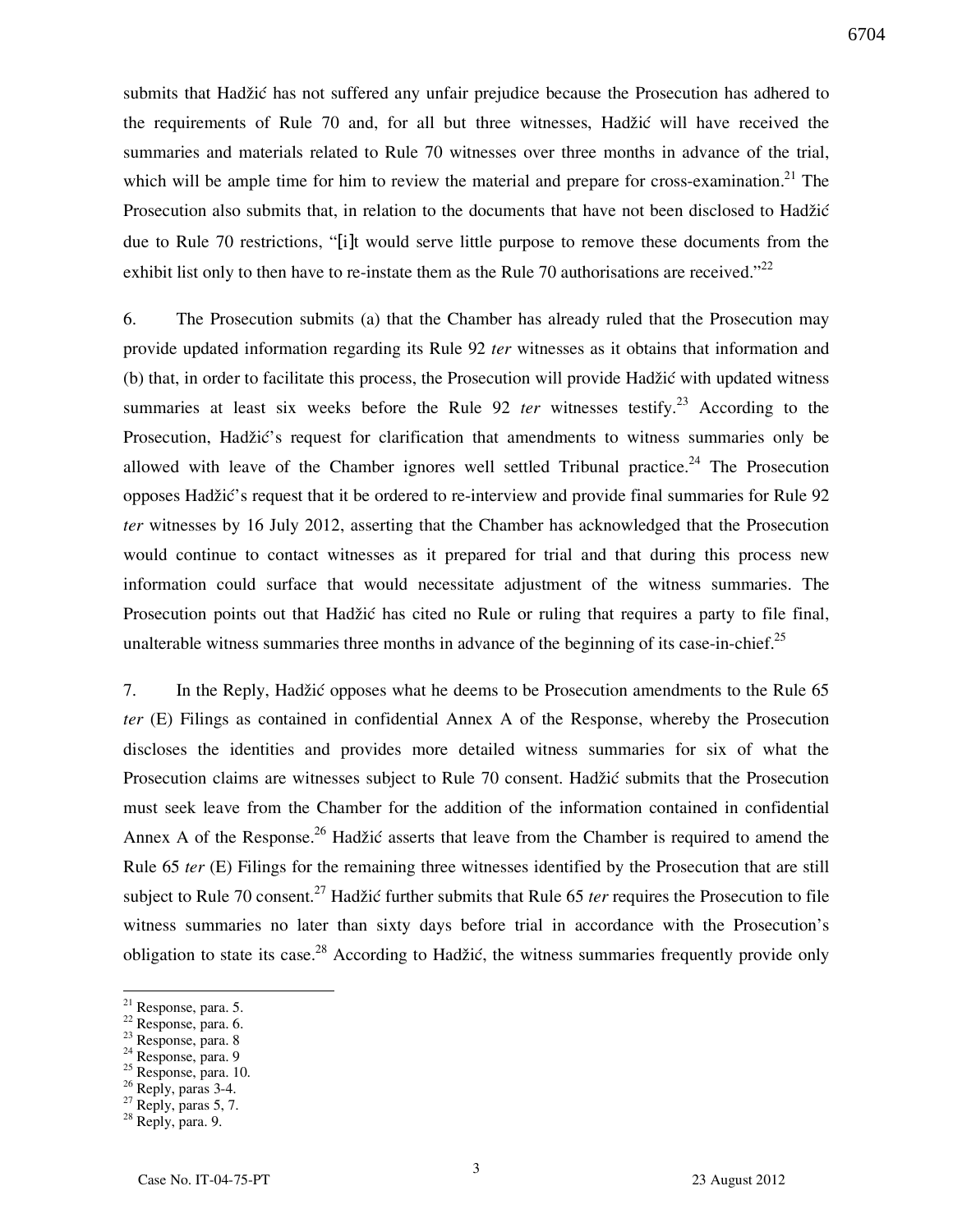the slightest reference to him and are "apparently written with a focus on some other accused".<sup>29</sup> Hadžić is of the view that, by implication, most of the salient material facts are not contained in the witness summaries and are not based on re-interviews with the vast majority of Prosecution witnesses. $30$ 

#### **B. Discussion**

#### 1. Witness and Exhibit Lists

8. Rule 65 *ter* (E) (ii) and (iii) of the Rules provide, *inter alia,* that the Prosecution shall file, within a time-limit set by the Pre-Trial Judge and not less than six weeks before the pre-trial conference, "the list of the witnesses the Prosecutor intends to call" and "the list of exhibits the Prosecution intends to offer", serving on the Defence copies of the listed exhibits. The deadline for the filing of the Witness List and the Exhibit List in the present case was 19 June  $2012$ .<sup>31</sup>

9. With respect to the Witness List submitted by the Prosecution, excluding those witnesses subject to delayed disclosure requests, the details of ten Prosecution witnesses were not fully disclosed to Hadžić in the Rule 65 *ter* (E) Filings.<sup>32</sup> According to the Response, these ten witnesses were subject to the non-disclosure provisions of Rule 70 of the Rules. $^{33}$ 

10. The Chamber notes the disclosure by the Prosecution of the identities of witnesses GH-149, GH-128, GH-130, and GH-147 and their associated witness summaries after having secured consent from the relevant Rule 70 provider.<sup>34</sup> In the interests of trial efficiency and having considered the rights and interests of Hadžić, the Chamber will exercise its discretion and allow the Prosecution to call these witnesses and tender their associated exhibits during the trial.

11. The Chamber also notes the Prosecution's notification of its ongoing efforts to seek consent from the relevant Rule 70 provider to disclose GH-115's identity and witness statement to Hadžić.<sup>35</sup>

12. The Chamber considers that the Prosecution did not disclose in the Rule 65 *ter* (E) Filings the identities of witnesses GH-150, GH-151, GH-161, and GH-164 because the Prosecution had been unable to determine the identity of the witnesses.<sup>36</sup> The Chamber will therefore order that these four witnesses be expunged from the Rule 65 *ter* (E) Filings. Should the Prosecution still wish

 $29$  Reply, para. 11.

 $30$  Reply, paras 11, 13.

 $31$  Order on Pre-Trial Work Plan, 16 December 2011, Annex, p. 1.

<sup>32</sup> GH-115, GH-122, GH-128, GH-130, GH-147, GH-149, GH-150, GH-151, GH-161, GH-164.

<sup>33</sup> Response, para. 3.

<sup>34</sup> Response, confidential Annex A, pp. 8-11 (GH-149, GH-128, GH-130, GH-147).

<sup>35</sup> Prosecution Notice Regarding Potential Witness … (Witness GH-115) (confidential and *ex parte*), 16 July 2012.

<sup>36</sup> Rule 65 *ter* (E) Filings, para. 8.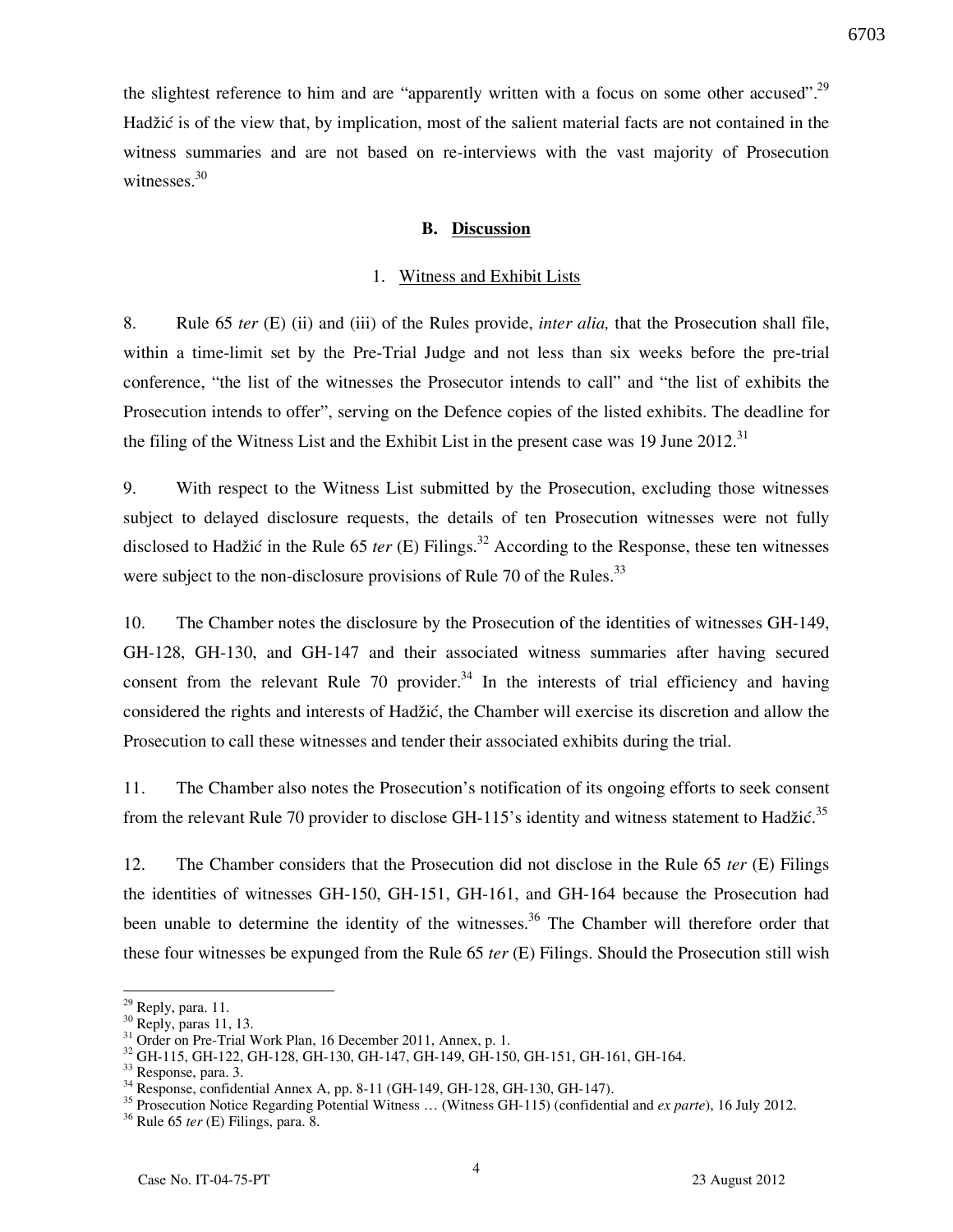to call these witnesses to provide evidence in this case, the Prosecution may, by way of written motion, seek leave of the Chamber to amend its Rule 65 *ter* (E) Filings accordingly. The Chamber therefore considers moot the "Prosecution Notification Concerning Intercept Witnesses (Croatian Government)" filed confidentially on 25 July 2012 in this case, insofar as it concerns witness GH-151.

13. Bearing in mind the uncertainty inherent in the Rule 70 consent process, the Chamber, in the interests of trial efficiency and having considered the rights and interests of Hadžić, will exercise its discretion and order the Prosecution to disclose to Hadžić all material subject to Rule 70 consent as denoted in the Rule 65 *ter* (E) Filings (including for GH-115) by 18 September 2012 where the relevant consent has been obtained, without the need for further leave of the Chamber. The Chamber is aware that the Prosecution may be unable to obtain the required consent from the Rule 70 provider(s) before this date. In such a case, any reference to a witness or exhibit contained in the Rule 65 *ter* (E) Filings subject to Rule 70 consent that has not been disclosed by this date shall be deemed expunged from the Rule 65 *ter* (E) Filings. The Prosecution, should it receive consent for disclosure after this date, may, by way of written motion, seek leave of the Chamber to amend its Rule 65 *ter* (E) Filings accordingly.

14. The Chamber notes the Prosecution's decision to no longer call GH-122 as an expert witness. $37$ 

### 2. Rule 92 *ter* summaries

15. Hadžić has argued that the Prosecution's summaries for its Rule 92 *ter* witnesses are inadequate and too general in nature.<sup>38</sup> The Chamber recalls that recourse to hybrid witnesses is foreseen in this case, those being witnesses who provide evidence in accordance with Rule 92 *ter* of the Rules and also provide evidence *viva voce*, generally of a distinct nature to that evidence contained in the witness's Rule 92 *ter* statement or transcript. Insofar as Hadžić objects to the witness summaries for non-hybrid Rule 92 *ter* witnesses, the Chamber considers that Hadžić has failed to show that the summaries are inadequate for the purposes of Rule 65 *ter* (E)(ii) of the Rules.

16. With regard to hybrid witnesses, the Chamber has informed the parties that the calling party must make a clear distinction between the substance of the Rule 92 *ter* portion of the testimony and the *viva voce* portion of the testimony and that, with regard to Prosecution witnesses, this distinction

<sup>37</sup> Response, para. 3; Prosecution Notice of Compliance with Rule 94 *bis* (A), 10 July 2012, para. 3.

<sup>38</sup> *See* Motion, paras 11, 16; *see also* Rule 65 *ter* (E) Filings, confidential Annex B.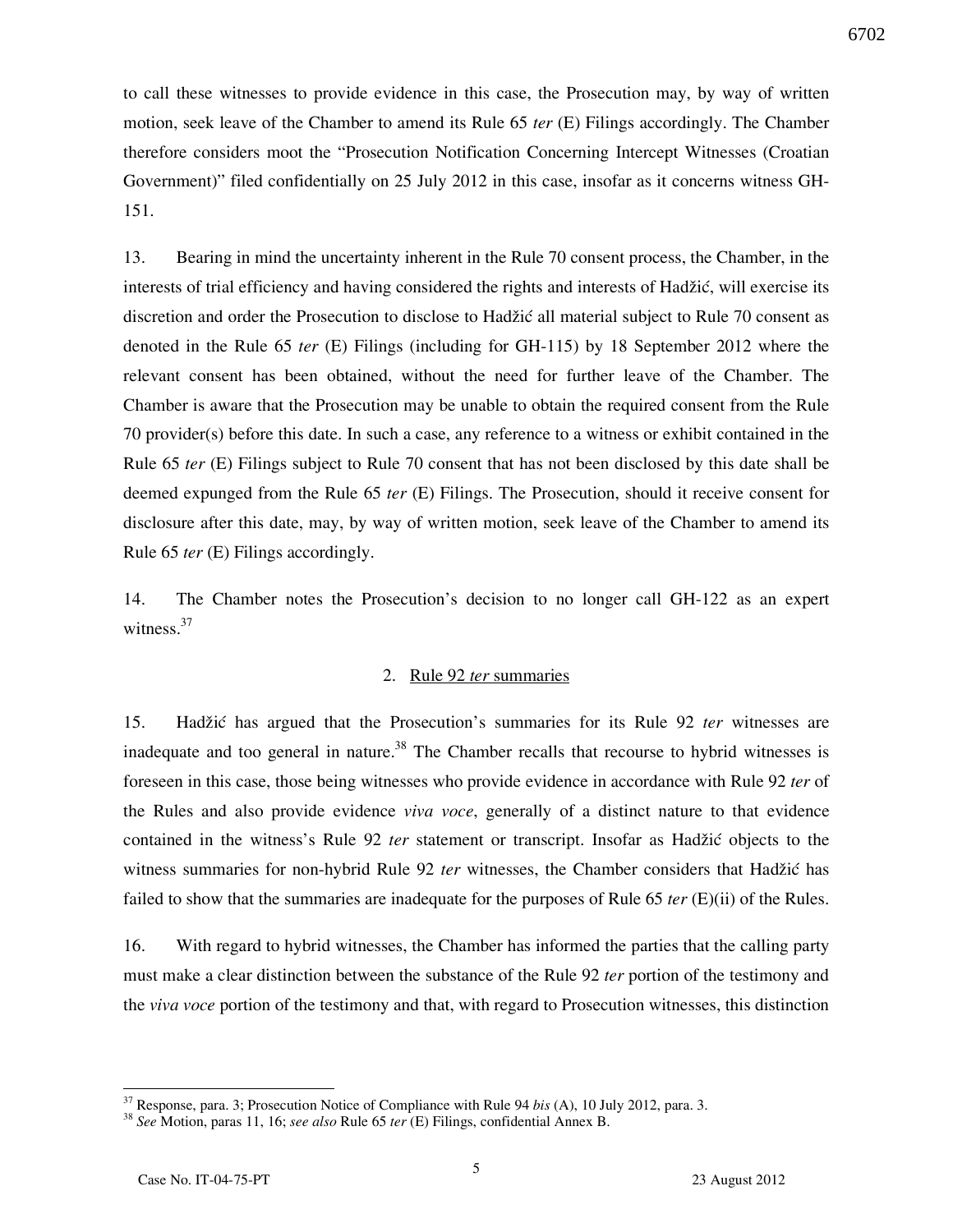should be evident in the Rule 65 *ter* (E) Filings.<sup>39</sup> At the status conference on 14 June 2012, the Prosecution informed the Chamber and Hadžić that there was not a lot of information in the hybrid witness summaries related to evidence that would be led *viva voce*.<sup>40</sup> The Prosecution also stated that "it is still in the process of determining the additional issues and exhibits about which [these witnesses] are able to provide evidence."<sup>41</sup> It is therefore apparent that the Prosecution has not yet disclosed to Hadžić summaries that reflect all the evidence it intends to adduce from these witnesses *viva voce*. The Chamber therefore will, in the exercise of its inherent authority to manage the trial proceedings, set a new deadline by which the Prosecution must submit revised witness summaries for all hybrid witnesses on its Witness List. The summaries must clearly state that the witness is a hybrid witness, indicate which portion of each witness's evidence will be led *viva voce* and which portion will be presented pursuant to Rule 92 *ter* of the Rules, and be supplemented with a summary of the *viva voce* portion of the witness's testimony.

### **C. Disposition**

17. Accordingly, for all the foregoing reasons, the Trial Chamber, pursuant to Rules 54, 65 *ter*, 68 *bis,* 92 *ter*, and 126 *bis* of the Rules, hereby:

**GRANTS** Hadžić leave to file the Reply;

**GRANTS** the Motion in part;

**ORDERS** *ex proprio motu* the Prosecution, by 18 September 2012, to disclose to Hadžić the identities and related materials of all Rule 70 witnesses (including GH-115) contained in the Prosecution Witness and Exhibit Lists where:

- (a) such disclosure has not yet taken place;
- (b) consent has been obtained from the Rule 70 provider(s);
- (c) the witness is not subject to protective measures or a pending protective measures request before the Tribunal that would preclude disclosure;

**DECIDES** that, should the Prosecution fail to meet the 18 September 2012 deadline above, those witnesses and related non-disclosed exhibits will be deemed to be expunged from the Prosecution

<sup>39</sup> Rule 65 *ter* Conference, 15 February 2012, T. 46-47 (confidential); Rule 65 *ter* Conference, 12 June 2012, T. 68-69 (confidential); Status Conference, 14 June 2012, T. 41.

 $40$  Status Conference, 14 June 2012, T. 39.

<sup>41</sup> Rule 65 *ter* (E) Filings, para. 5.